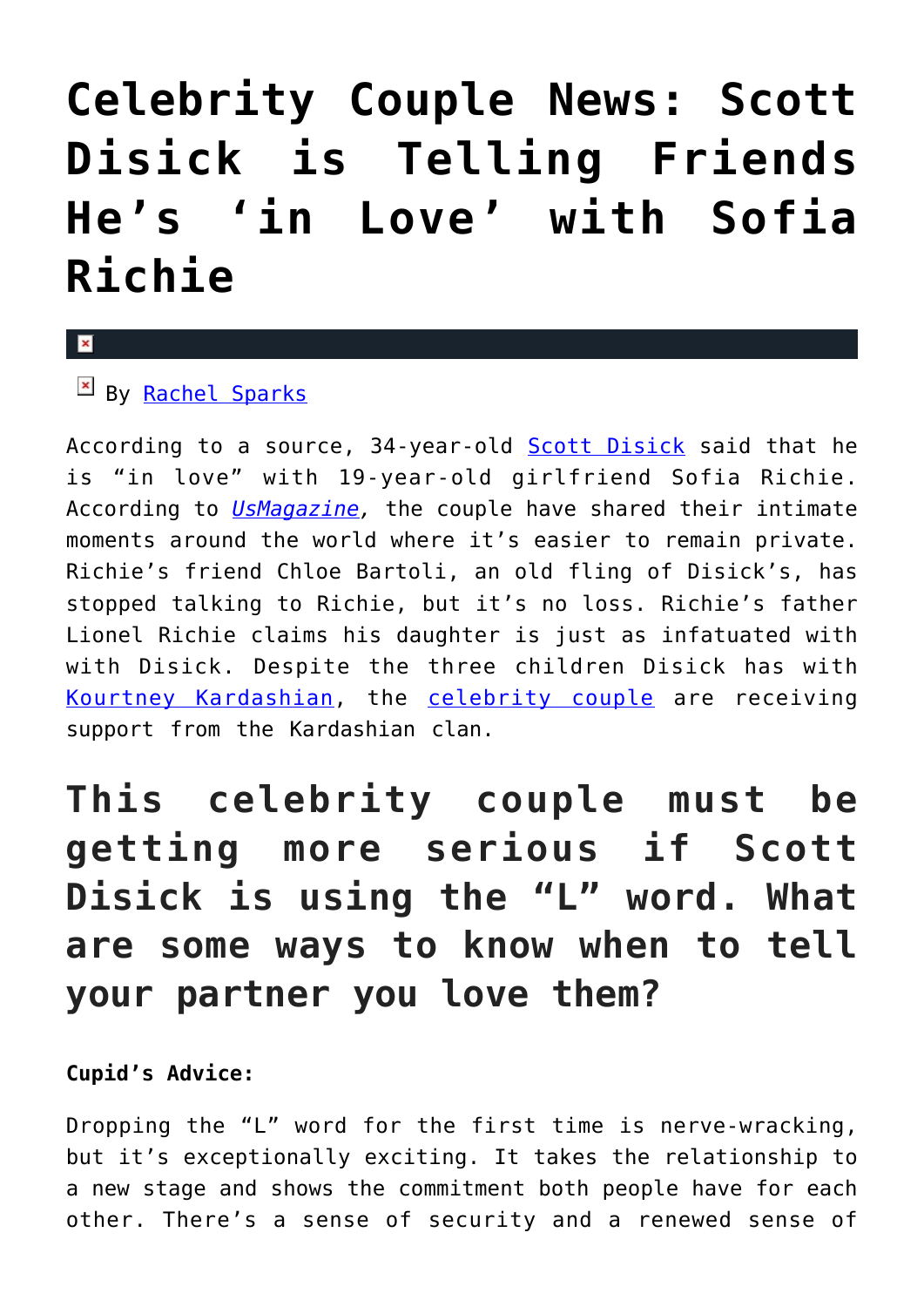infatuation for each other. But how do you know it's the right time to take your relationship to the next level? Read Cupid's [relationship advice](http://cupidspulse.com/relationship-experts/) below:

**1. You know you're capable:** Loving another person is a delicate and healthy balance of self-awareness and selflessness. You have to know what you need in a relationship just as much as you need to know what your partner needs. Are you willing to make the sacrifices your partner may ask of you? When you feel confident that you can provide selflessly for another person and are aware of your own needs and how to ask for them in a healthy and respectful manner, then you know that you are ready to say the all-powerful phrase.

**Related Link:** [Celebrity Couple News: Sofia Richie Kisses Scott](http://cupidspulse.com/120982/celebrity-couple-news-sofia-richie-kisses-scott-disick-private-plane/) [Disick on Private Plane](http://cupidspulse.com/120982/celebrity-couple-news-sofia-richie-kisses-scott-disick-private-plane/)

**2. You're confident the relationship is ready:** At some point, the two of you have talked about the future you see for yourselves, both independently and together. You never want to drop the "L" word too soon, but you don't want to wait too long. If you're worried about scaring your significant other away, then hold off on saying anything. Respecting your partner's need to become confident in their decision and the time it takes to reach that is a sign of a loving and supportive relationship.

**Related Link:** [Dating Advice: When to Say "I Love You"](http://cupidspulse.com/120446/dating-advice-when-say-love-you/)

**3. You're committed through the tough times:** You know every relationship is going to hit a tough time, so are you ready to stick it out through that? If you are, saying "I love you" is a sign of that commitment you're making to each other. Those times will be hard, and you may not feel like you love that person during those struggles, but "love" is a word of commitment, security, and trust.. Are you ready to make that promise to each other?

**How do you look past those nervous butterflies in your stomach**